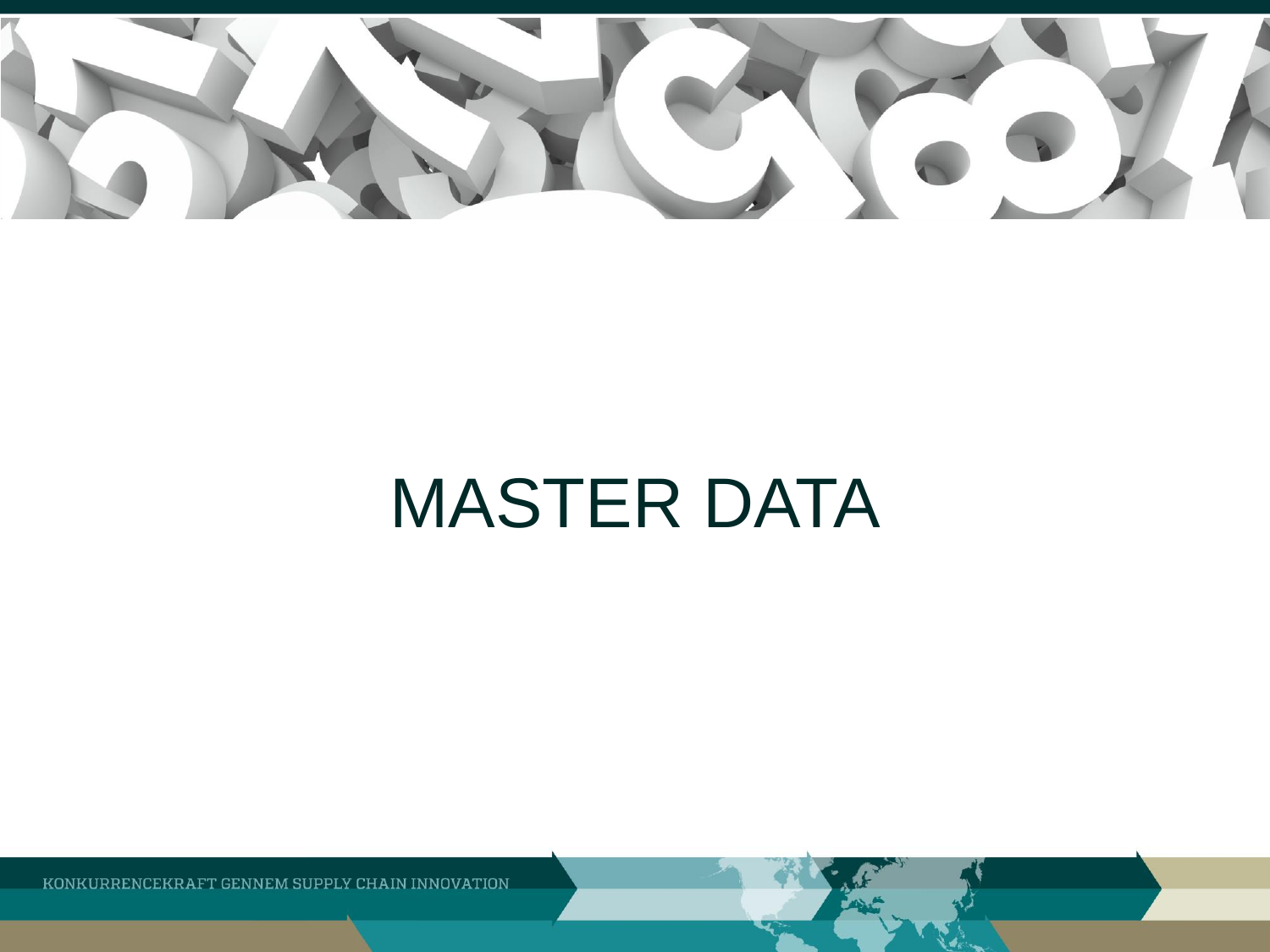

### **Purpose**

The purpose of this tool is to provide an overview over the quality of master data in the company's supply chain. Master data is data that is typed once in order to be used repeatedly. The aim is to ensure reliable data, since the output will never be better than the input. The tool also addresses the issue of who is responsible for the master data or lack thereof. The relevance of this tool is clear when asking the question: "How much does poor master data cost the company?"

## **Participant(s)**

Project manager, employees from the IT department, and key employees, who work with or disseminate data in the supply chain.

## **Application**

This tool should be planned as part of operations with periodic repetitions. Likewise, the tool should be used when supply chain innovation projects are initiated.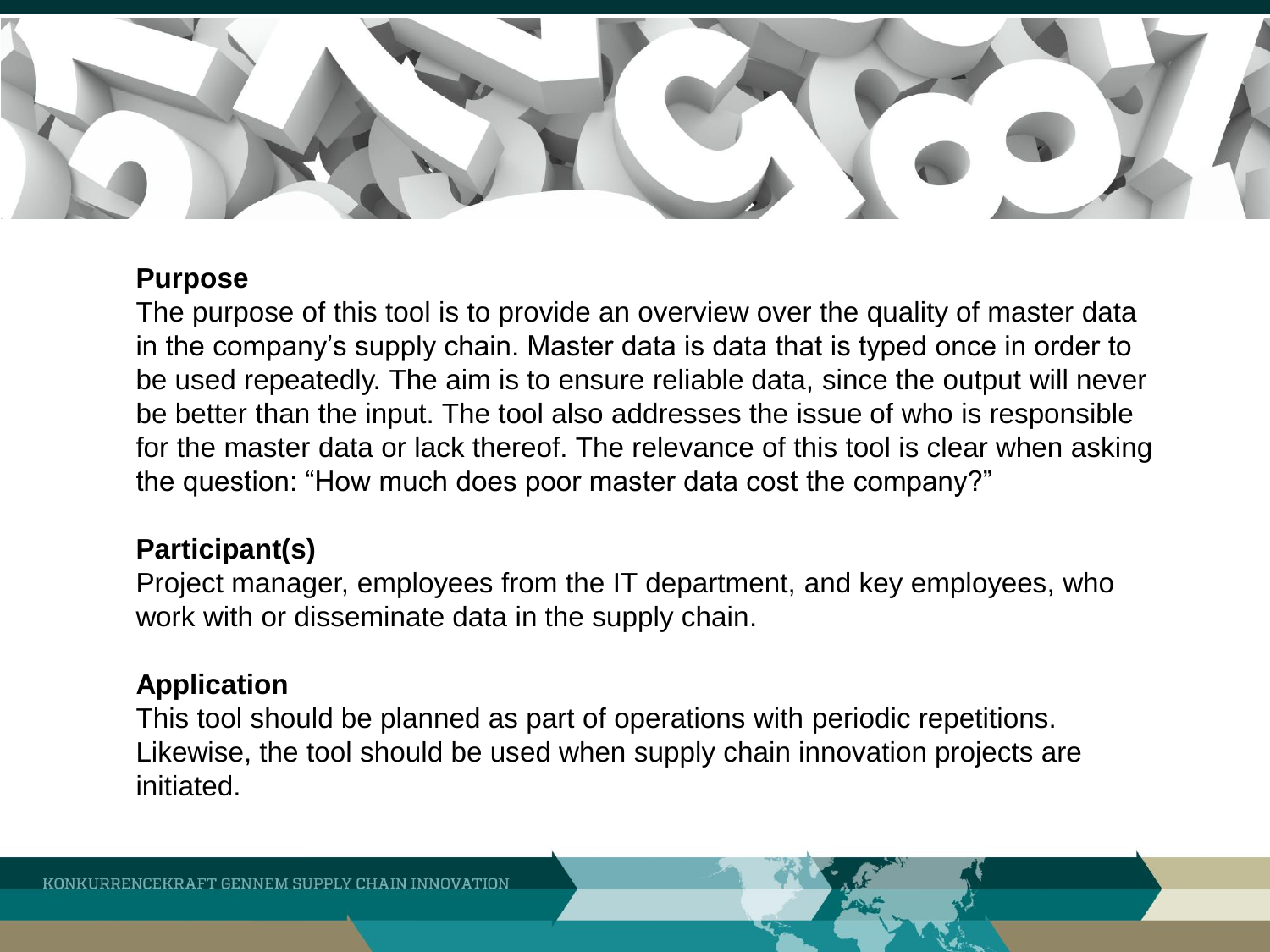

#### **Method**

First, key employees, who depend on correct master data in their job, are selected. They are asked to rate the quality of the company's master data, by completing the five tables (Schlichter et al., 2011). It should be emphasized that the company can adjust the statements to achieve maximum relevance.

Based on the tables, problem areas are identified; typically areas with predominantly red smileys.

If necessary, the results can be elaborated further in a workshop, in which facts are identified. This allows the involved to achieve a shared vision of the task and the proposed solution(s).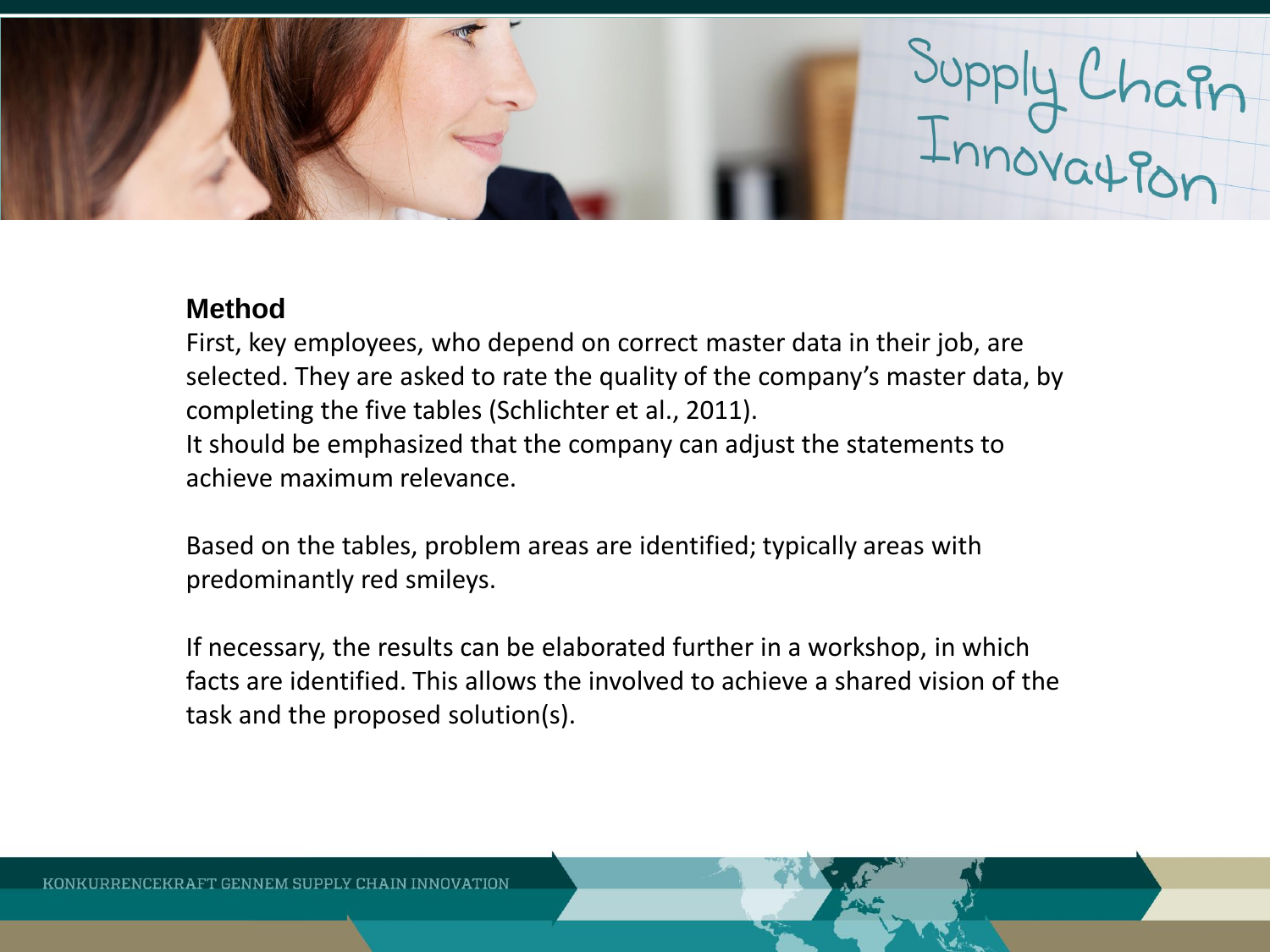## *Frequency of poor master data*

| We often find errors in respect to:                                      |  |  |
|--------------------------------------------------------------------------|--|--|
| Customer master data (addresses, contact person etc.)                    |  |  |
| Supplier master data (addresses, contact person etc.)                    |  |  |
| Logistic master data (warehouses, locations, shipping rates etc.)        |  |  |
| Goods master data (part name, part number, quantity, reorder point etc.) |  |  |
| Production master data (inventory, production rate etc.)                 |  |  |
| Sales order master data (type, customer number etc.)                     |  |  |
| Purchase order master data (type, supplier number etc.)                  |  |  |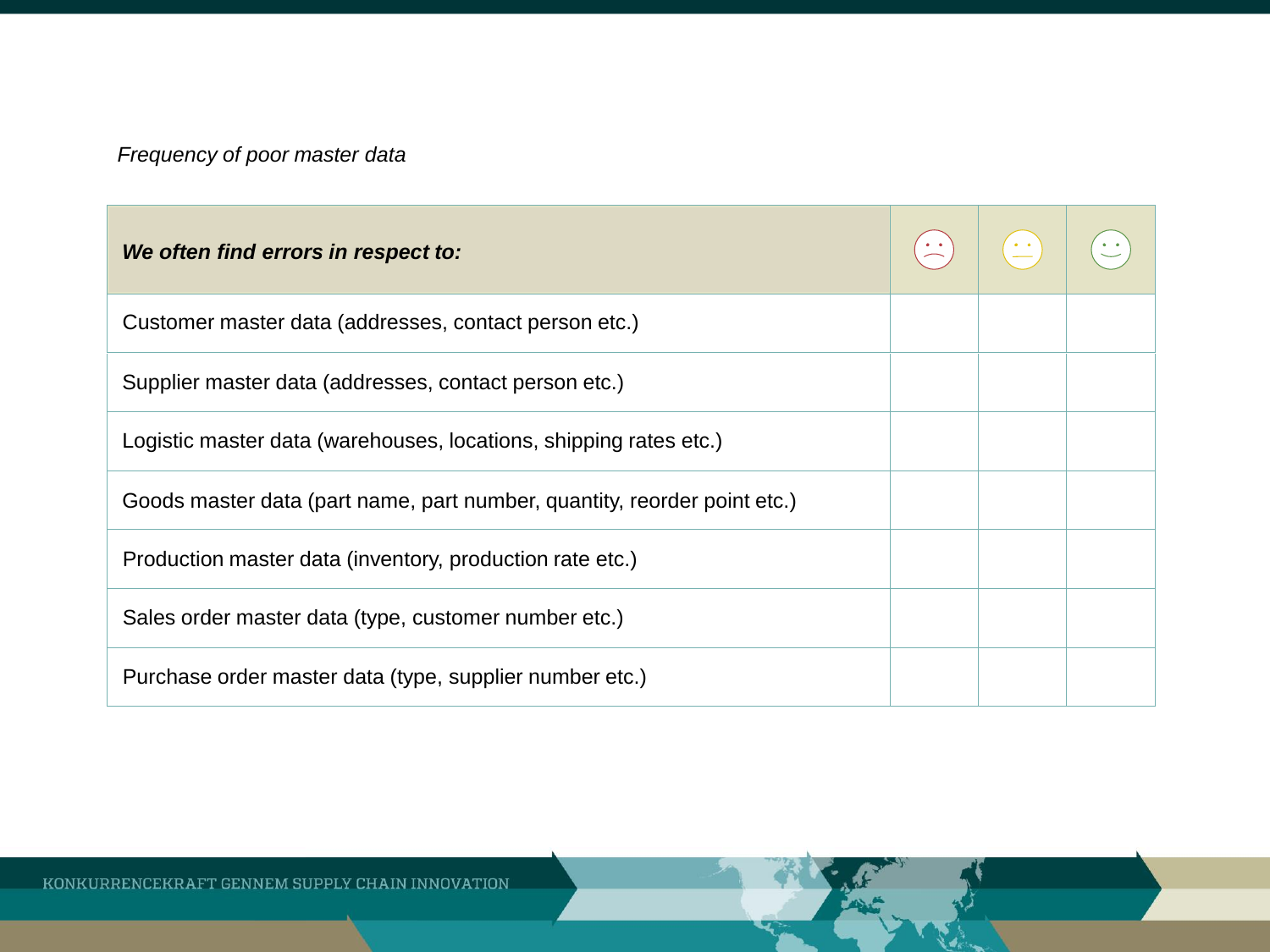*Action for improvement of master data*

| Which effect did the following measures have on the quality of your<br>master data: | $\frac{1}{2}$ | $\mathbb{Z}^*$ |  |
|-------------------------------------------------------------------------------------|---------------|----------------|--|
| Data clean-up                                                                       |               |                |  |
| Politics for data creation                                                          |               |                |  |
| Measurement of quality                                                              |               |                |  |
| Division of responsibilities                                                        |               |                |  |
| Education / training                                                                |               |                |  |
| Give people ownership / responsibility for certain data                             |               |                |  |
| Strengthen management's understanding of the importance of data quality             |               |                |  |
| Other                                                                               |               |                |  |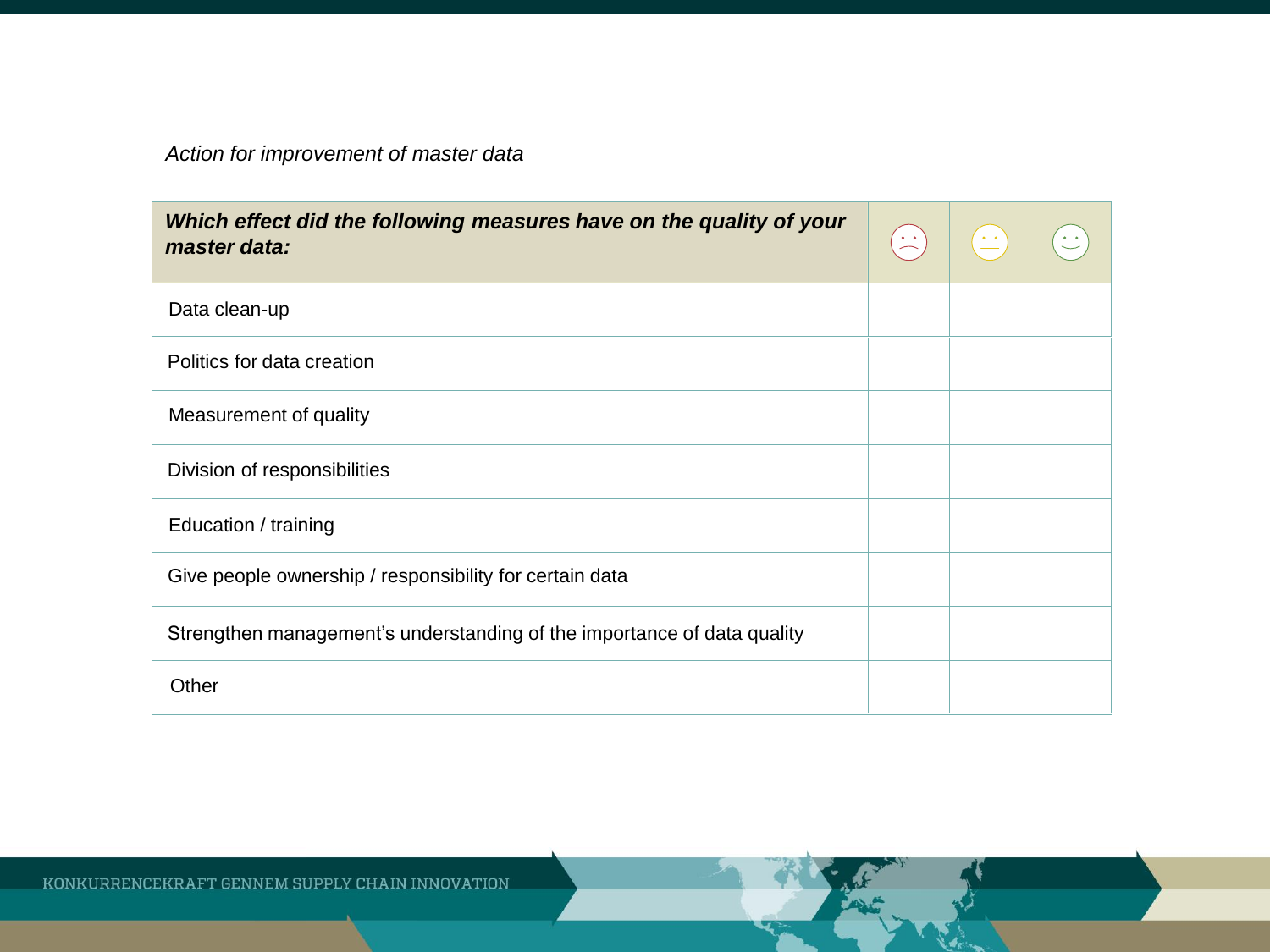*Master data quality*

| To which degree did the following present a barrier for the<br>achievement of a high level of master data quality? |  |  |
|--------------------------------------------------------------------------------------------------------------------|--|--|
| Lack of ascription of the responsibility for the quality of specific data                                          |  |  |
| Lack of clarification regarding roles/responsibilities for the<br>creation, use and maintenance of data            |  |  |
| Inefficient organizational procedures/processes                                                                    |  |  |
| Lack of management focus/commitment in relation to data quality                                                    |  |  |
| Lack of quality measurements                                                                                       |  |  |
| Lack of punishment and/or rewards in relation to data quality                                                      |  |  |
| Lack of education/training of users                                                                                |  |  |
| Lack of written data quality policies and procedures                                                               |  |  |
| Missing emphasis of the importance of data quality to employees                                                    |  |  |
| Lack of IT systems for data management                                                                             |  |  |
| Lack of opportunity for input (fields) in existing IT systems                                                      |  |  |
| Poor usability of IT systems                                                                                       |  |  |
| Other, which?                                                                                                      |  |  |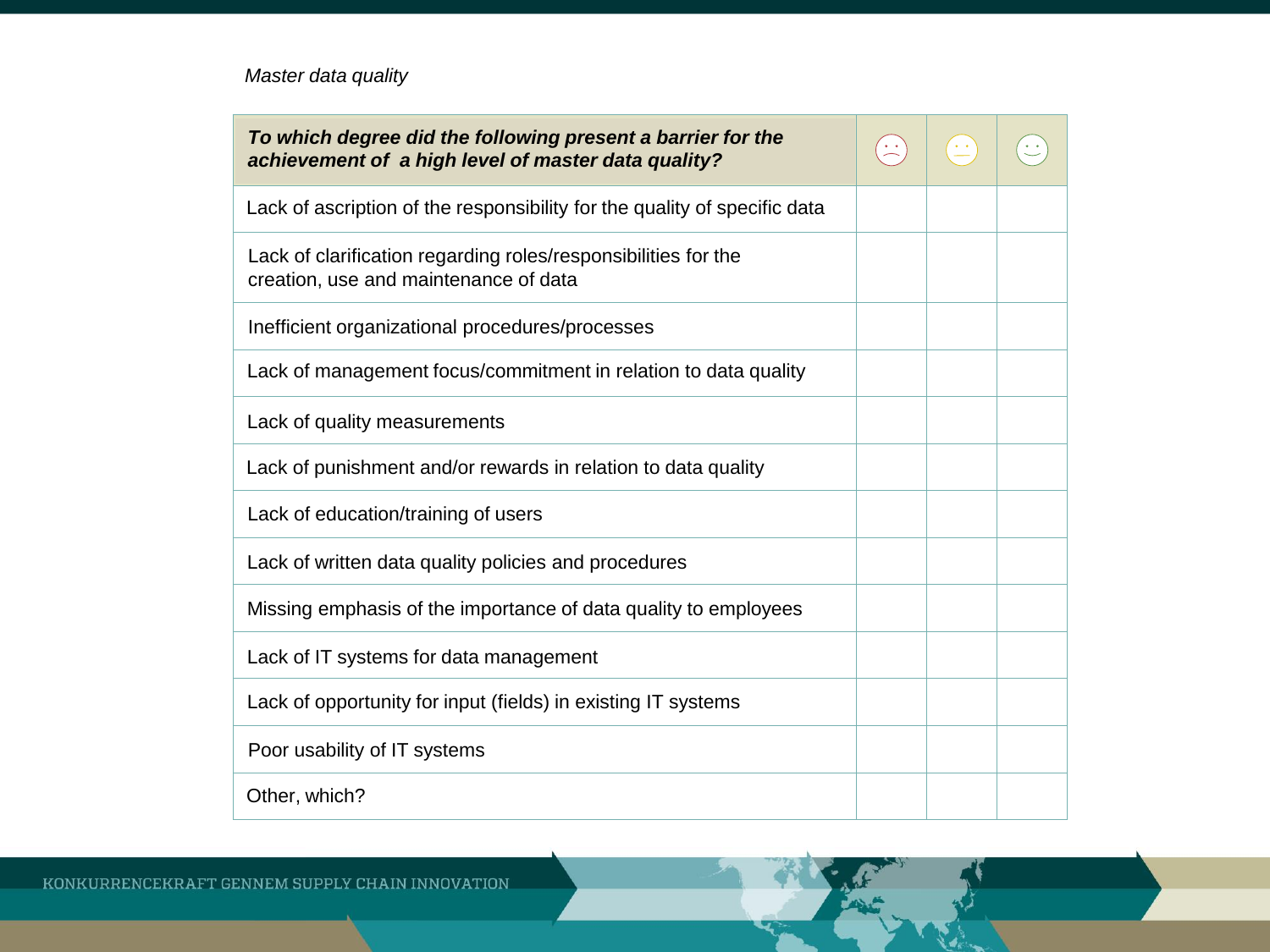*Consequences of inadequate / incorrect master data*

| We have seen that poor master data resulted in:             |  |  |
|-------------------------------------------------------------|--|--|
| Additional resources for administration                     |  |  |
| Lower quality of documents                                  |  |  |
| Poorer work environment                                     |  |  |
| Poorer communication between the different functional units |  |  |
| Unclear working procedures                                  |  |  |
| Less efficiency                                             |  |  |
| Loss in sales orders                                        |  |  |
| More production errors                                      |  |  |
| Longer duration of processes/procedures                     |  |  |
| Extra resources used in production                          |  |  |
| Lower product quality                                       |  |  |
| Other, which?                                               |  |  |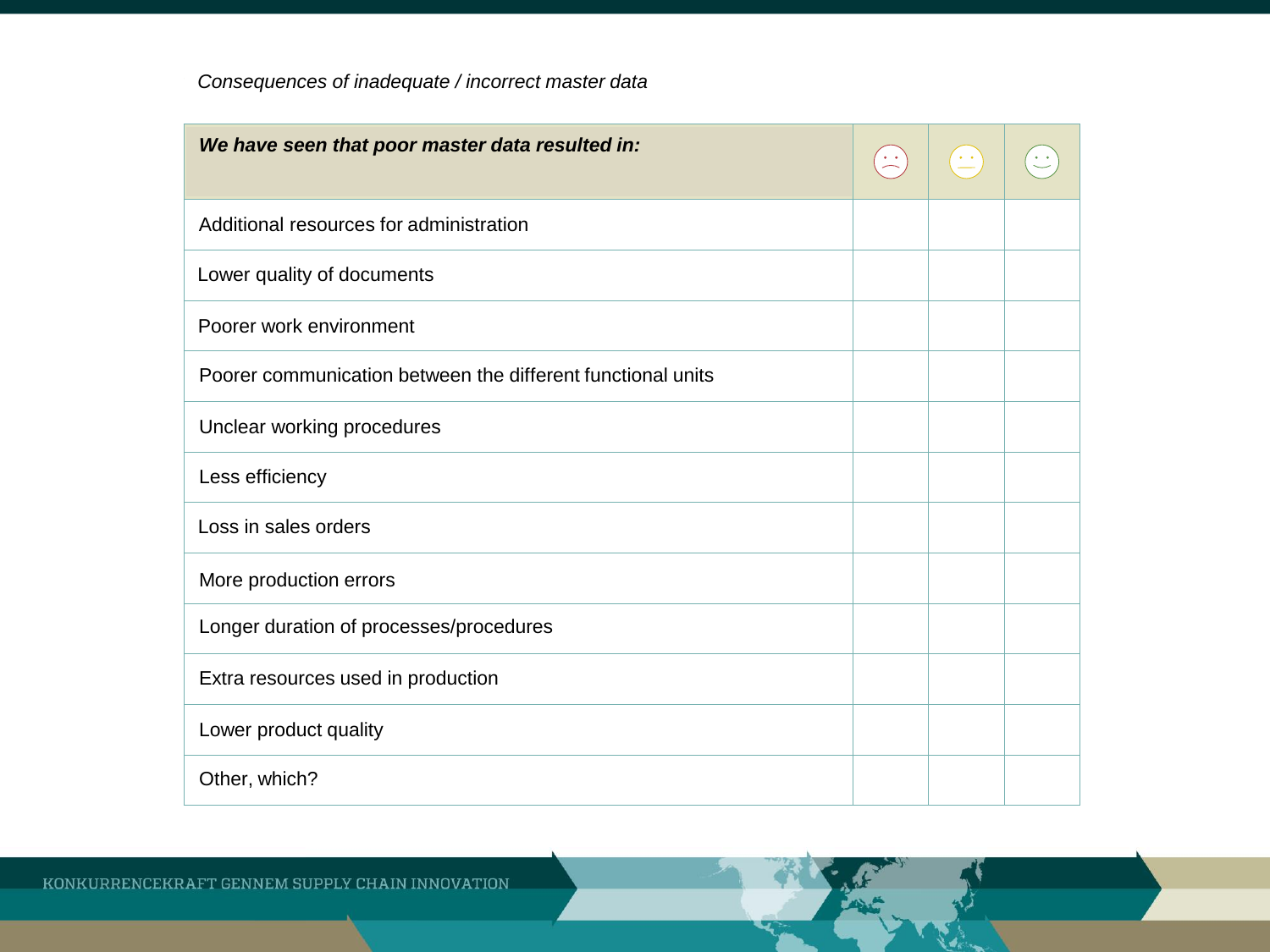#### *Area of responsibility*

| To which degree do you have the responsibility for the data quality in the<br>following areas: |  |  |
|------------------------------------------------------------------------------------------------|--|--|
| Customer master data (addresses, contact person etc.)                                          |  |  |
| Supplier master data (addresses, contact person etc.)                                          |  |  |
| Logistic master data (warehouses, locations, shipping rates etc.)                              |  |  |
| Goods master data (part name, part number, quantity, reorder point etc.)                       |  |  |
| Production master data (inventory, production rate etc.)                                       |  |  |
| Sales order master data (type, customer number etc.)                                           |  |  |
| Purchase order master data (type, supplier number etc.)                                        |  |  |